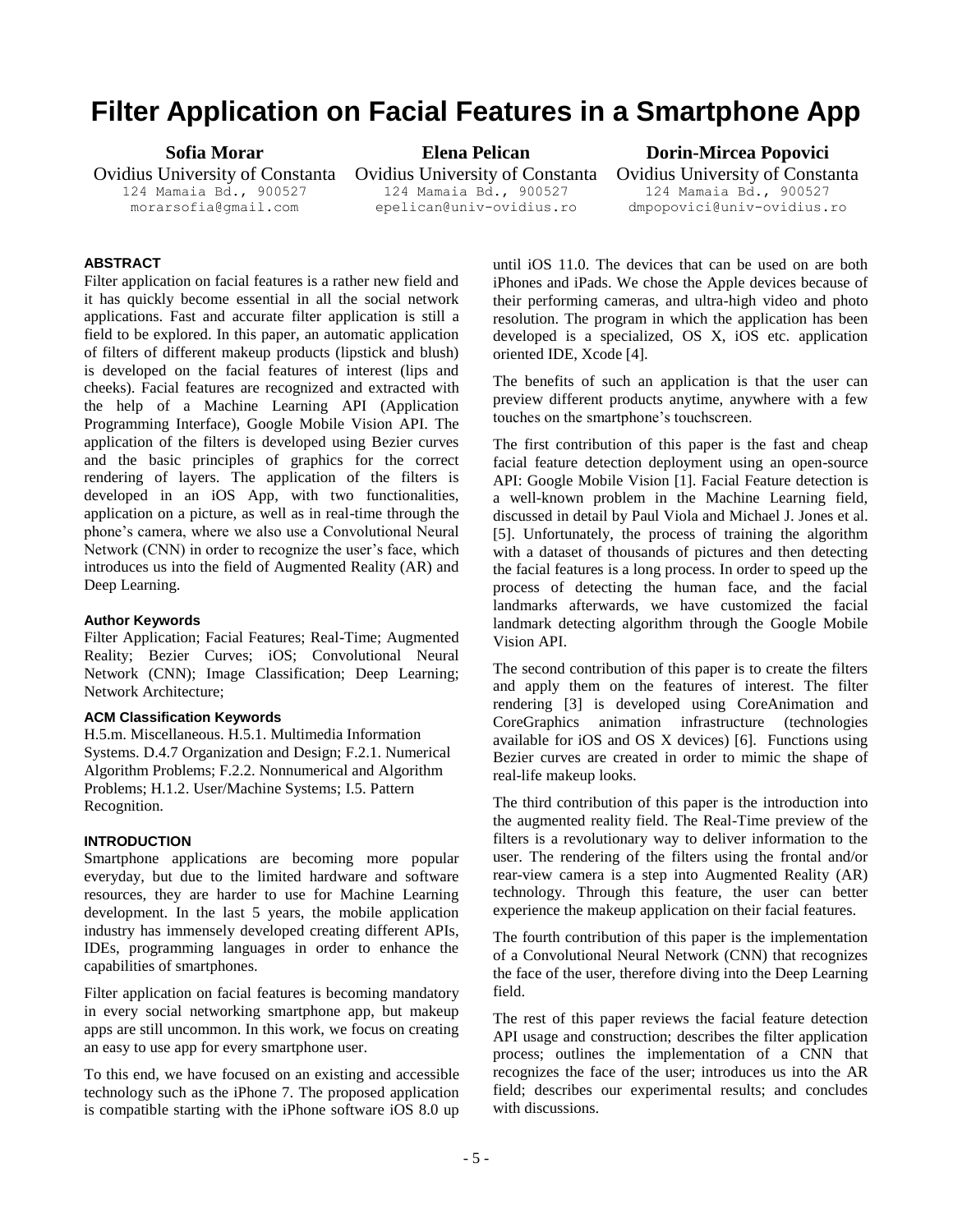

**Figure 1: Structure of the application**

## **RELATED WORKS**

In this section we discuss related works from facial features detection, makeup filter application and face recognition. However the research topics mostly focus on PC applications rather than smartphone applications.

The problem of facial features detection has been discussed in detail in many works which found different approaches to extracting the features. In (Priyanka et al. 2015), Priyanka, et al. discuss different approaches for facial recognition and classification, from PCA (Principal component analysis) to the implementation of a neural network. In (Wang et al. 2017), Wang et al. review over 250 papers regarding face feature extraction. Many approaches are presented in their review, the use of CNNs is listed as one of them. Another approach is the use of a framework that includes components such as filtering, encoding, spatial pooling and holistic representation.

Makeup filters have recently begun to draw attention in pattern recognition and computer vision areas. In (Liu et al. 2013), Liu, et al. developed a Very-Deep CNN for makeup analysis and application where the application analysis the given face of the input picture and determines which makeup look is better suited, after that it transfers the chosen makeup look on the input face. In (Prasad, et al. 2014), Prasad et al. present an implementation of the Luxand Face SDK for facial feature extraction and cream makeup application in a web application. In (Wang, et al. 2014), Wang et al. propose a makeup detection and remover framework using a low-rank dictionary algorithm.

Face recognition has been a fast growing and challenging area in real time applications. A wide selection of methods has been developed in the last decades. In (Bhele et al. 2012), Bhele et al. discuss various implementation methods for face recognition. Algorithms such as PCA, LDA, ICA and SVM are presented. However, these algorithms have one faulty in common which is that they do not perform well enough in real time preview. Therefore, the idea of using a CNN is natural.

In comparison to the previously mentioned works, in this paper we implement a free makeup filter rendering and facial feature extraction method for a smartphone application. We continue the idea of implementing a convolutional neural network for the user recognition feature.

## **RELATED APPLICATIONS**

Many smartphone applications have been developing filter application on facial features. The most popular application is called Snapchat, and it has face tracking and feature detection algorithms implemented. They use Delaunay triangulation to extract the facial features and to modify them (enlarge eyes, apply filters, modify the shape of the lips, etc). Two other phone applications, which can be installed on both Android and iOS operating systems are YouCam Makeup from Perfect Corp. and MakeupPlus from Xiamen Meitu Technology Co. Ltd. Both of these applications use the Mood Me SDK in order to detect the facial feature points and apply different makeup filters, on pictures and in real time preview. The reason we did not opt for the use of Mood Me SDK is because we have insisted on discovering a free, open-source method for applying makeup filters.

#### **2. OUR IOS APPLICATION**

The iOS application described in this paper presents the following structure (Figure 1):

- The user selects the gallery mode, and the photo gallery opens.
- The user selects a picture from the photo gallery and the picture selected is loaded into the application's interface.
- The application recognizes the faces and facial features.
- The facial feature points detected can be adjusted, if desired.
- Makeup filters of different colors are applied, and the intensity of the filters adjusted.
- The edited photograph is saved into the smartphone's photo gallery.
- If the real time preview is selected, the camera activates.
- The faces and the facial features in the camera preview are detected.
- The user's face is recognized.
- Makeup filters are rendered in real time.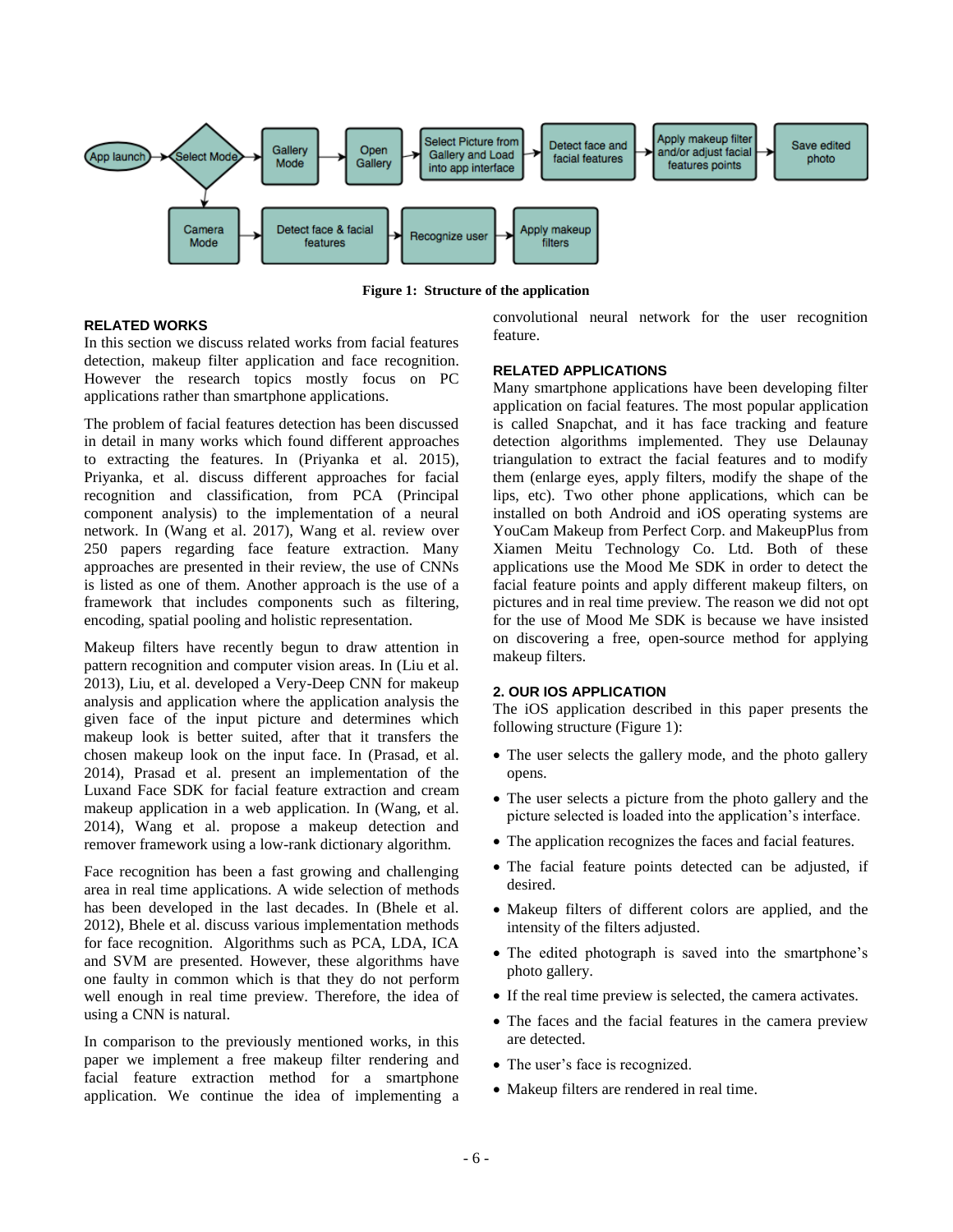## **3. FACIAL FEATURE DETECTION**

#### **3.1 Google Mobile Vision API**

Google released in 2015 an open-source Machine Learning specialized API, part of the ML-Kit (Software Development Kit) [7]. The API is easy to integrate in both iOS and Android mobile applications. We have used the facial features detection sub-package of the framework.

The first step that the API takes is to detect a face in the image or in the live video feed. Xiangxin Zhu et al. [8] proposed an algorithm through which they can detect the face of a person in a real time environment. They base their work on the Viola-Jones algorithm, OpenCV frontal, Boosted frontal + profile face detector Z. Kalal et al. [9] and DPM (Deformable Part Model).

The second step is to detect the facial features of interest (lips and cheeks) as seen in Figure 2. Michel Valstar et al. [10] proposed an algorithm to detect more facial points in pictures than the Viola-Jones algorithm. They talk in their paper about SVR (Support Vector Regressor) and Markov Network implemented in order to create the BoRMaN Algorithm for a more precise facial points prediction. The Google Mobile Vision API has another specific feature: the smile detection. Yu-Hao Huang et al. [11] speak about a video-based solution for smile percentage detection. They consider that the distance between the left and right corner of the mouth plays an important role in the calculation of the smile percentage.



**Figure 2: Facial Feature Detection after Implementing the Google Mobile Vision API and Top Lip Detection**

#### **3.2 Top Lip Detection**

The Google Mobile Vision API detects only 4 points around the mouth area: left corner, right corner, bottom middle lip and the middle of the mouth. In order to properly apply the lipstick filter we have to detect the top lips cupid bow points.

The first step is to calculate the middle (Figure 3) of the cupid bow in order to create the proper shape of the filter. We use the bottom lip and the middle of the mouth points detected by the API as reference. The point is calculated with the symmetry formula. If the person in the picture is smiling, we adjust the formula accordingly.



**Figure 3: Graphic representation of the symmetry axis**

#### **Algorithm 3.1: Symmetry\_point**

Input: Points detected by the Google Mobile Vision API Output: The three points of the cupid's bow Set points $\vert \vert = 0$  $v = \text{variable}$  used to adjust the values if (center mouth point and bottom lip point  $==$  found) then middle mouth  $line = \frac{(left \mod h \text{ point} + right \mod h \text{ point})}{2}$  $\mathcal{D}$ 

symmetry  $point(x, y) = \frac{center \; mouth \; point(x, y)^2}{l\; pattern \; lin \; point(x, y)}$ : bottom  $lip$  point $(x, y)$ 

```
center mouth point(x) * middle mouth line(x)smile(x) =\overline{2}
```
 $smile(y) = \frac{v * (middle \quad mouth \quad line(y))^2}{bottom \quad lin \quad point(y)}$  $bottom$   $lip$   $point(y)$ 

#### end if

if ((center mouth point(y) - middle mouth  $line(y) < 2$ ) then points.append(smile)

else points.append(symmetry point) end if

For the left and right part of the cupid bow we approximate the values and add or subtract from the symmetry\_point variable, depending on the axis we are on Ox or Oy. The results after implementing the algorithm in the application can be seen in the Figure 2.

#### **3.3 Adjustment of the Feature Points**

In order to make the iOS application user-friendlier we have implemented an option to adjust the facial feature points in case the algorithm did not perfectly detect them.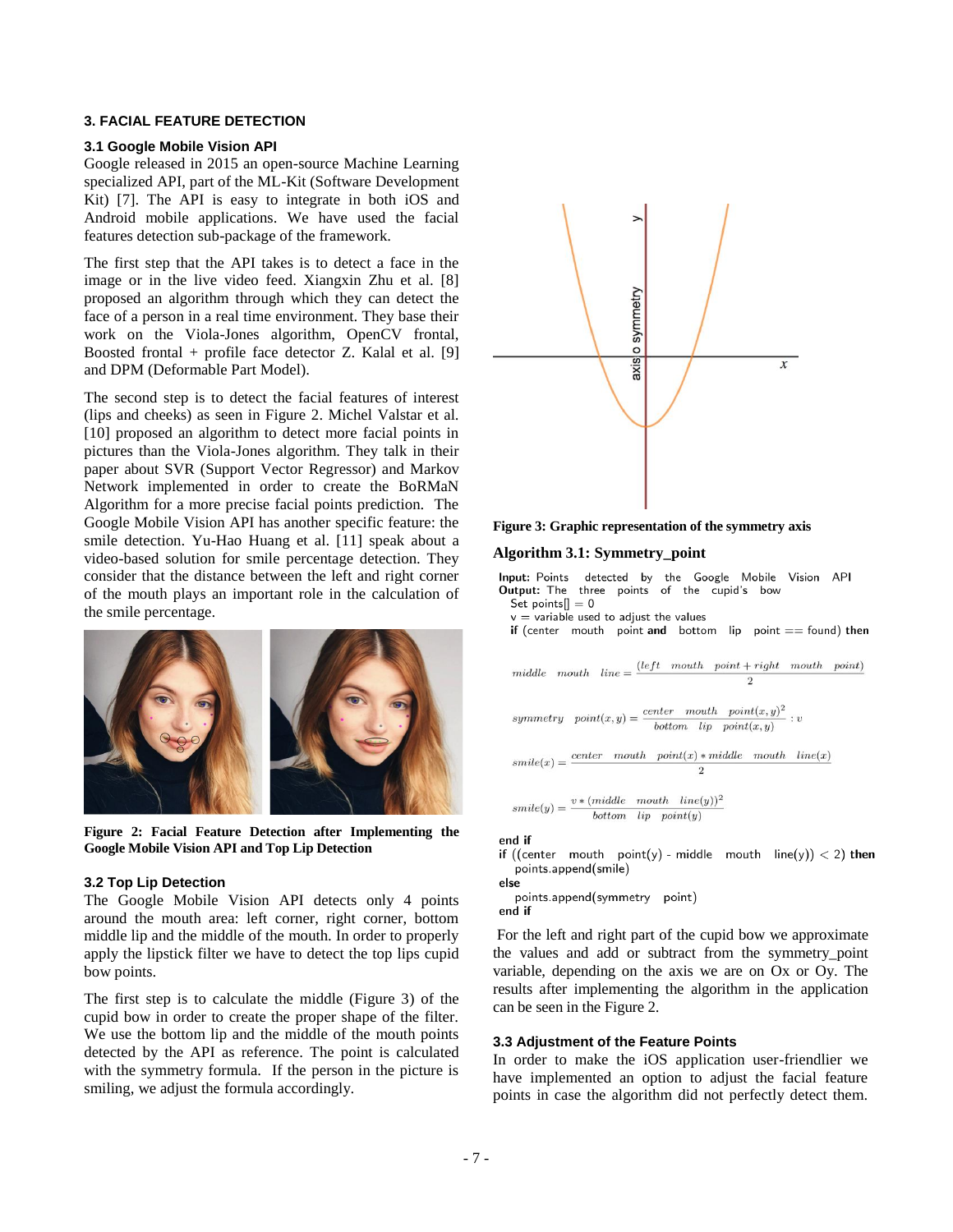We have used the Euclidean Distance [12] to locate the current point (the point where the user touches on the touchscreen). If the distance is smaller than the set minimum, the Euclidean distance becomes the new minimum. The points can be moved by the user before the makeup filters are applied (Figure 4) or after the makeup filters are applied (Figure 5).

## **Algorithm 3.2: Facial Feature Points Adjustment**

Input: Touch event Output: The adjustment of the current point current point  $=$  touch event()  $pi = 0$  $min = v$  (value)  $mini = 0$  $points[] = the values of the control points$ for i in  $0: len(points)$  do

 $distance = \sqrt{((i(x) - current \ point(x)^2) + (i(y) - current \ point(y)^2))}$ 

if distance  $<$  min then  $min = distance$  $min = pi$ end if  $pi = pi + 1$ end for



**Figure 4: Adjustment of Facial Feature Points without filter**



**Figure 5: Adjustment of Facial Feature Points with filter**

## **4. FILTER APPLICATION**

## **4.1 Filters**

Image editing has been in a continuous development in the past years. The newest trend is the filter application feature, recognizable in most social media and image editing applications. However, makeup filters are still progressing as they have not reached a true performance yet. In this paper, we have found a solution for creating easy to apply makeup filters to a picture and in real-time preview through the phone camera. We use Bezier curves [2] to create the filters and we apply them with the help of graphical layers (CoreAnimation Framework [16]).

A Bezier curve is a parametric curve that uses the Bernstein polynomials as a basis [13].

$$
r(t) = \sum_{i=0}^{n} b_i B_{i,n}(t)
$$

The  $b_i$  coefficients are the control points, that among with the function basis  $B_{i,n}(t)$  determine the shape of the curve.

Michael S. Floater talks in his paper [14] about different types of Bezier curves and surfaces and how to apply them with computer technology.

The makeup filters are based on different Bezier curves and shapes created by the curves. We have created two different filters: one for lips and another one for the cheeks.

## **4.2 Filter for Lips**

For the application of the lipstick filter we use the cubic Bezier curve. The cubic Bezier curve [15] has 4 points that guide the curve it creates: start point, control point 1, control point 2 and the endpoint. The distance between the start point and the control point 1 shows "how long" the curve moves into direction of the control point 1 before turning toward the endpoint. We have created a Bezier curve for the lower lip, using the left corner of the mouth as the start point, the right corner of the mouth as the endpoint and the control points formulas were adjusted with the combinations between the left and right corner of the mouth and the bottom of the mouth. The top lip can be created with two methods: if the lip presents a more rounded shape we use another cubic Bezier curve, or if the lip appears to be more of a sharp shape we simply unite the feature points of the lip (Figure 6).



**Figure 6: Makeup Filter Application with/without Control Points**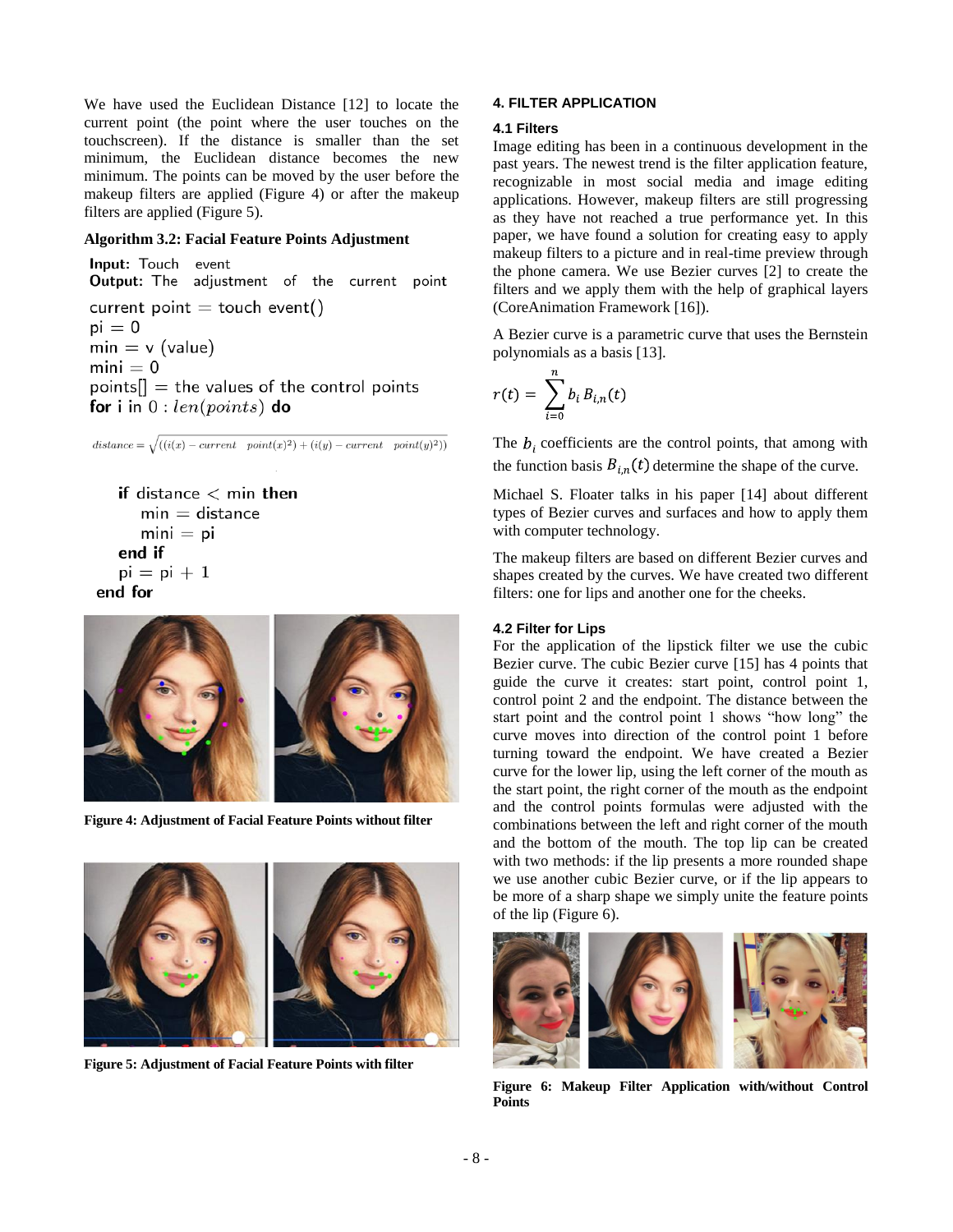#### **4.3 Filter for Cheeks**

The filter for cheeks was created with Bezier curves based on a primitive geometric shape (rectangle). The function creates a new Bezier Path object initialized with an oval shape inscribes in the specific rectangle. As control point for the filter we use the left and right corner of the mouth and the left and right ear feature points (the purple points as seen in Figure 4). The "gradient" fade effect is created with a loop which we apply to the opacity parameter (Figure 6).

#### **5. USER RECOGNITION**

Convolutional Neural Networks (CNNs) are becoming a popular method to classify images [17]. In this paper, we use CNNs in order to recognize the user's face in the real time filter rendering. After conducting different implementation experiments of projection-like algorithms, such as eigenfaces and tensor-like algorithms [30], we have concluded that previous mentioned algorithms did not obtain the desired results in the real time preview. We chose the CNN implementation because this method responds quickly and accurately in the real time preview.

#### **5.1 Implementation Details**

We have built and trained the CNN on a Macbook Pro 2014, 8GB 1600 MHz DDR3 Memory, 2.6 GHz Intel Core i5 CPU, Intel Iris 1536 MB GPU. The CNN was created using Tensorflow software [18] and Keras API [19]. The deployment for iOS was made by converting the model [20] and pickle [21] files with the Coremltools [22] Python package that creates a trained machine learning model file [23]. The implementation of the trained model into the iOS application is made with the Core ML [24] Framework (Machine Learning Apple Framework) and Vision [25] (Image Classification Apple Framework).

#### **5.2 Architecture**

The first step was to build a dataset with pictures containing the user's face, and pictures that do not contain the user's face. We have created a dataset that contains five classes with a total of 540 pictures, 102 if which contain the user's face, each with a representative subdirectory in order to parse the labels easily. The pictures resolution varies from 303x280 to 1762x1868 pixels.

Karen Simonyan et al. propose a CNN architecture solution for large-scale image recognition [26] that we have adapted for our dataset. During training, the input to our Network is a fixed-size 96x96 pixels with 3 channels (i.e. RGB). We subtract the mean RBG value from each pixel from the training set. We use 3x3 convolutional layers stacked on top of each other in increasing depth. The image is passed through the stack of layers, where we use filters to extract the features from the image. The first CNN layer has 32 filters with a 3x3 kernel. Every new added layer doubles the amount of filters it uses keeping the 3x3 kernel. All layers use a ReLU,  $f(x) = x^+ = \max(0, x)$ , activation function (Kriehevsky et al., 2012). After that, we normalize the batches in order to speed up the learning process. Batch

normalization process normalizes the output of a previous activation layer, subtracts the batch mean and divides it by a batch standard deviation. We use three spatial pooling layers, one for each layer of the CNN, in order to downsample the size of the image. By reducing the size of the picture we allow the CNN to make assumptions about features contained in the sub-regions binned. In the first layer, Max-pooling is performed on a 3x3 pixel window with a stride 3, whereas in the next two layers we decrease the size, using 2x2 pixel windows with stride 2. We use the dropout [27]  $\min f \sum_{i=0}^{n} V(f(x_i), y_i) + \lambda R(f)$  function, to randomly disconnect nodes from the current layer to the next layer in order to naturally introduce redundancy into the model. The fully-connected layer is specified with a rectified linear unit activation and batch normalization. Finally we use the softmax [28] function,  $\frac{\delta}{\delta} \sigma(q, i) = \dots = \sigma(q, i) (\partial_{ik} \sigma(q, k))$ , to output the probability distribution.

#### **5.3 Training**

The training of the CNN was made on the Macbook Pro's CPU. For resulting dataset we have decided to train 20 epochs (i.e. how many times our network "sees" each training example and learns patterns from it). The batch size we chose to use is 32 (the CNN is trained in image batches). We chose the Adam optimizer to update the network weights iterative based in training data, because of its computational efficiency and little memory requirements. The performance of the model was measured with the cross-entropy classification loss function. We split the dataset into 80% for training and 20% for testing. The training took 20 minutes, approximately 60 seconds per epoch. The accuracy value on the first epoch started with 0.6973 and by the last epoch grew to 0.9373, whereas the loss value started with 1.1771 and decreased to 1.735 as seen in Figure 7.



 $10.0$ 

 $Enoch$ #

 $7.5$ 

 $12.5$ 

 $15.0$ 

 $17.5$ 

**Figure 7: Training and Loss Accuracy** 

 $5.0$ 

 $2.5$ 

 $0.2$  $0.0$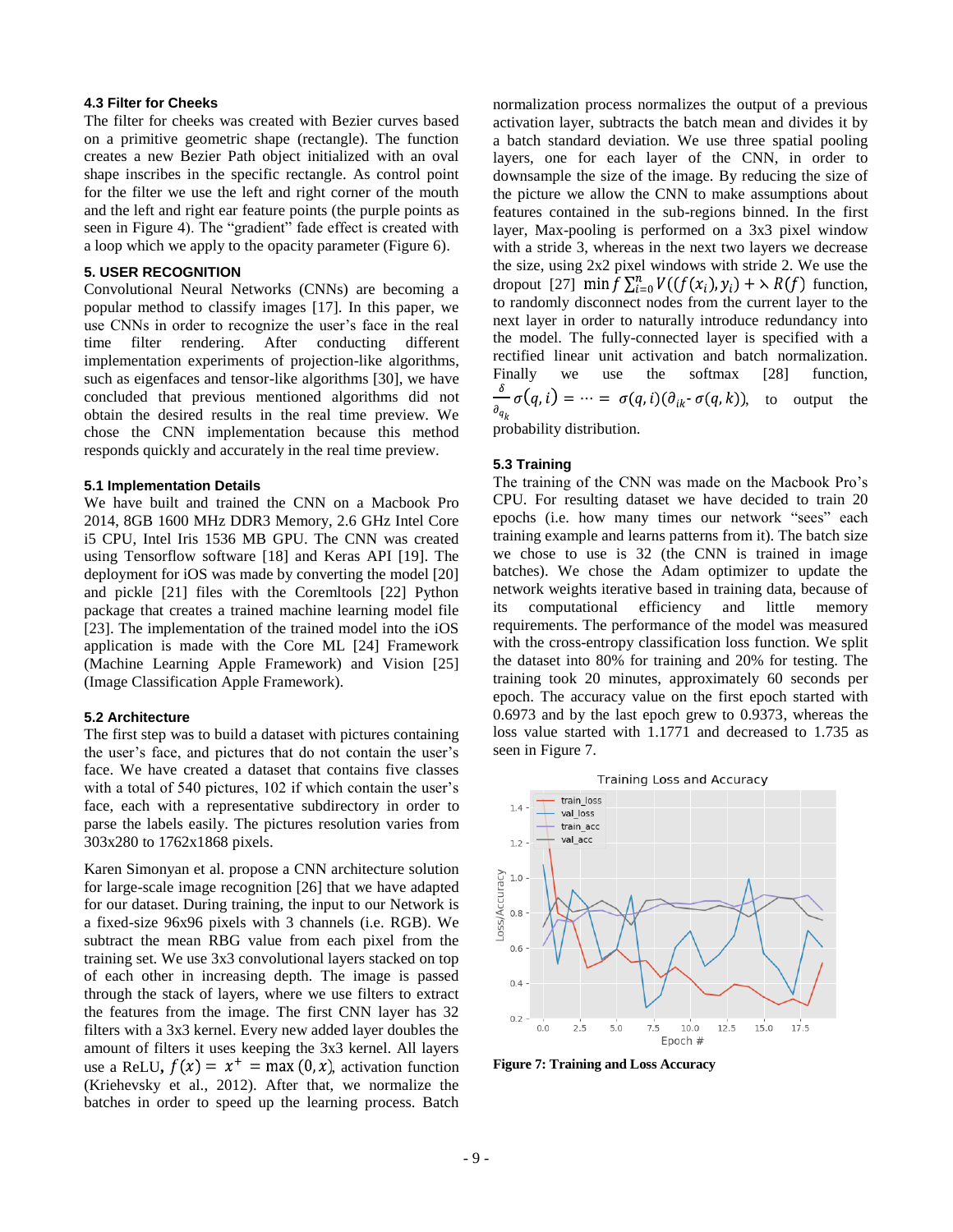## **5.4 Testing**

We have decided to test the CNN on the Macbook before converting it into an iOS app appropriate format. The testing was made on different pictures of the user. Given a trained CNN model and an input image, it is classified in the following way. The first step is to pre-process the image for classification. We resize the image to 96x96 pixels to fit out network, we extract the RBG pixel values from the image, and convert it into an array.

After the model and labels are loaded, the classification is made. If the input image filename contains the predicted label text, the result will be predicted as correct. Depending on the background of the picture, the results varied: if the picture was a close-up of the user's face the results came close to 100% as seen in the first picture in Figure 8, otherwise the results were around the 90 percentile (Figure 9 and Figure 10).



PC: flavia: 99.59% (correct)

Phone (iOS) : flavia: 99.94% (correct)



#### **5.5 Results**

After finding an appropriate architecture for the given dataset, and testing thoroughly the trained CNN model we converted the model in order to integrate it into the iOS application. The converter saves the network training results and the labels accordingly. The iOS application extracts the data from the trained model through the Core ML and Vision frameworks. The user recognition in the iOS application is made in a real time environment through the smartphone's front and back camera as seen in Figure 9 and in Figure 10. The results from the trained CNN varied on computer and phone testing. The difference of results on the phone are due to different external disturbing factors, such as: hand trembling, light change, the movement of the phone camera to and from the user's face. Evenso, the results were very good, even if the user was wearing glasses as seen in the second picture of Figure 9.



PC: sofia: 87,35% (correct)

Phone (iOS): sofia: 100% (correct)

**Figure 9: Testing of the CNN on PC and iOS**



PC: biatris: 94.14% (correct)

Phone (iOS): biatris: 55.12% (correct)

## **Figure 10: Testing of the CNN on PC and iOS CONCLUSIONS**

We have proposed a novel method for finding facial feature points calculated with the help of those created by the API and for applying filters on an image and in real-time preview. The filter application is based on graphical rendering with algorithms which include Bezier curves functions. The proposed method is sensitive to loaded backgrounds in pictures and moderate variations in head. The real-time filter application introduces us into the AR filed and we propose on rendering more real-time accurate filters. The user's face recognition through a Convolutional Neural Network based solution is a new way to personalize the user's preferences in the application.

Moreover, these preliminary results motivate us to extend our efforts at other facial features as user's eyes and eye gaze, as natural interaction techniques with ubiquitous systems.

## **ACKNOWLEDGMENTS**

This work was supported by grant of the Romanian Ministry of Research and Innovation, CCCDI – UEFISCDI, project number PN-III-P1-1.2-PCCDI-2017-0917 / contract no. 21PCCDI/2018, within PNCDI III.